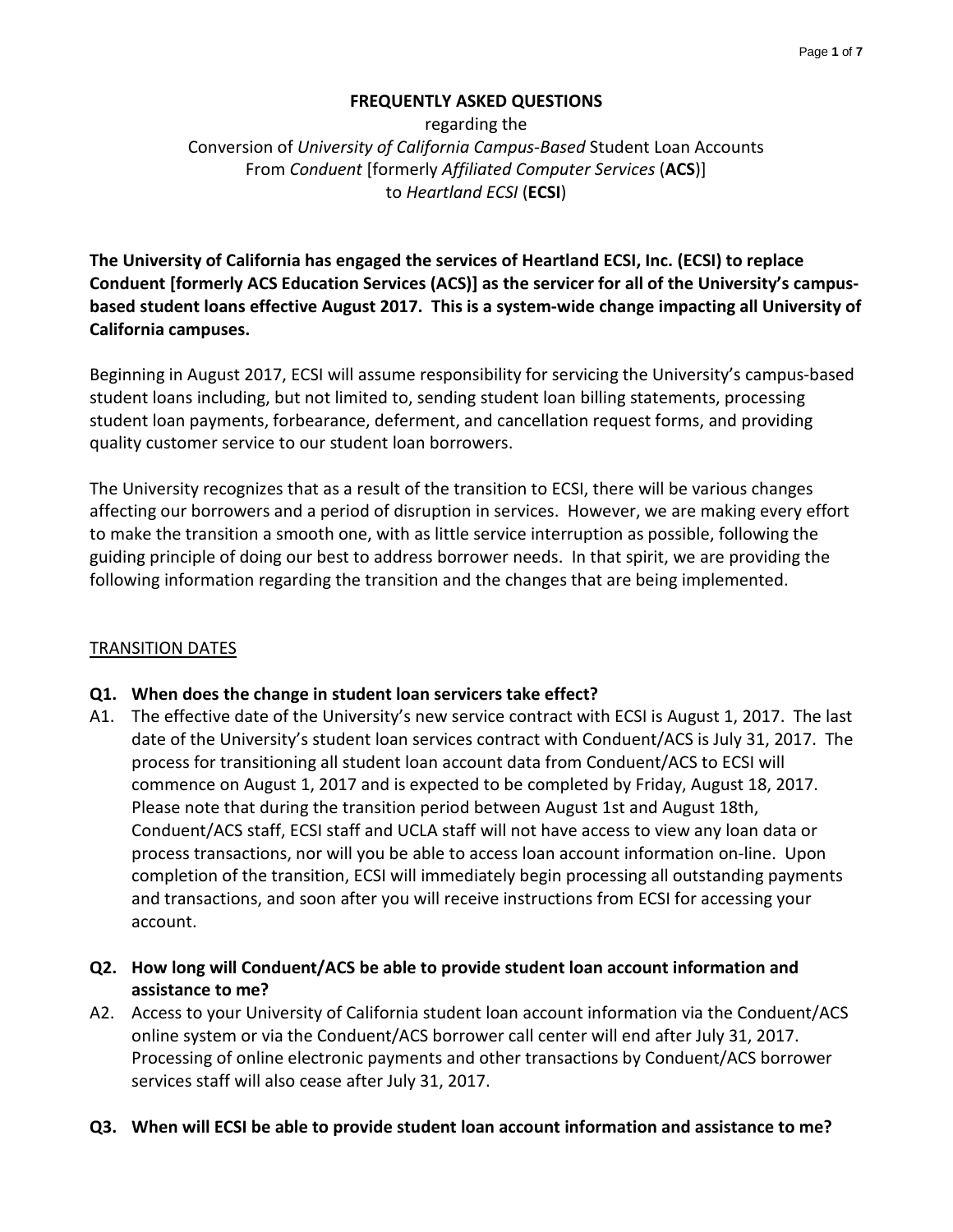A3. The target date for ECSI staff to be able to provide complete borrower assistance and account information is August 18, 2017. Please note that until then, neither ECSI nor UCLA staff will have access to view your student loan account information or be able to process any transactions, such as payments and requests for deferment, forbearance or cancellation.

Once the transition to ECSI is complete, you can access your account through ECSI's website, where you will be able to view your account information, make one-time or recurring ACH payments, access deferment and cancellation forms, or access an ECSI customer service representative via live chat. You will also be able to contact ECSI customer service directly by phone at 1.888.549.3274.

## IMPACTED ACCOUNTS

- **Q4. I received several different student loans while I attended UCLA. Which of these loans will be affected?**
- A4. This change will impact only the campus-based or special program accounts you may have received through UCLA that are currently serviced by Conduent/ACS Education Services. At UCLA, the loan programs affected by this change include: *Federal Perkins Loan*; medical and dental *Health Professions Student Loan*, *Federal Nursing Loan*, *Primary Care Loan, Loans for Disadvantaged Students*; various Regents/University type institutional loans (ex.: *Goldwyn*, *Hershey*, *University Dream*, etc.); *California Dream Loan*, *Noyce Loan*, *Governor's Teacher Scholars Repayable Scholarship*, *CALSWEC* stipend, and *Law Repayment Assistance Program Loan*. This change does *NOT* apply to any *Federal Direct*/*Stafford*/*FFEL* or private loans you may have.

#### STUDENT LOAN ACCOUNT NUMBER

- **Q5. Once the student loan servicer transition to ESCI is complete, will I have a new student loan account number?**
- A5. Yes. ECSI will assign you a new account number (called a *Heartland Key*).
- **Q6. If I have loans at more than one UC campus, will I have the same student loan account number?**
- A6. No. Loans you have from received at various UC campuses will have unique account numbers that associate them with the specific UC campus from which you received your loans.

#### DUE DATE CHANGES

- **Q7. Will the due date of my payments change?**
- A7. Yes. Conduent/ACS payment due dates are on the  $1<sup>st</sup>$  day of the month. On the ECSI system, your new payment due date will change to the 10<sup>th</sup> of the month.

For example, if you are on a monthly repayment cycle, the first billing statement you will receive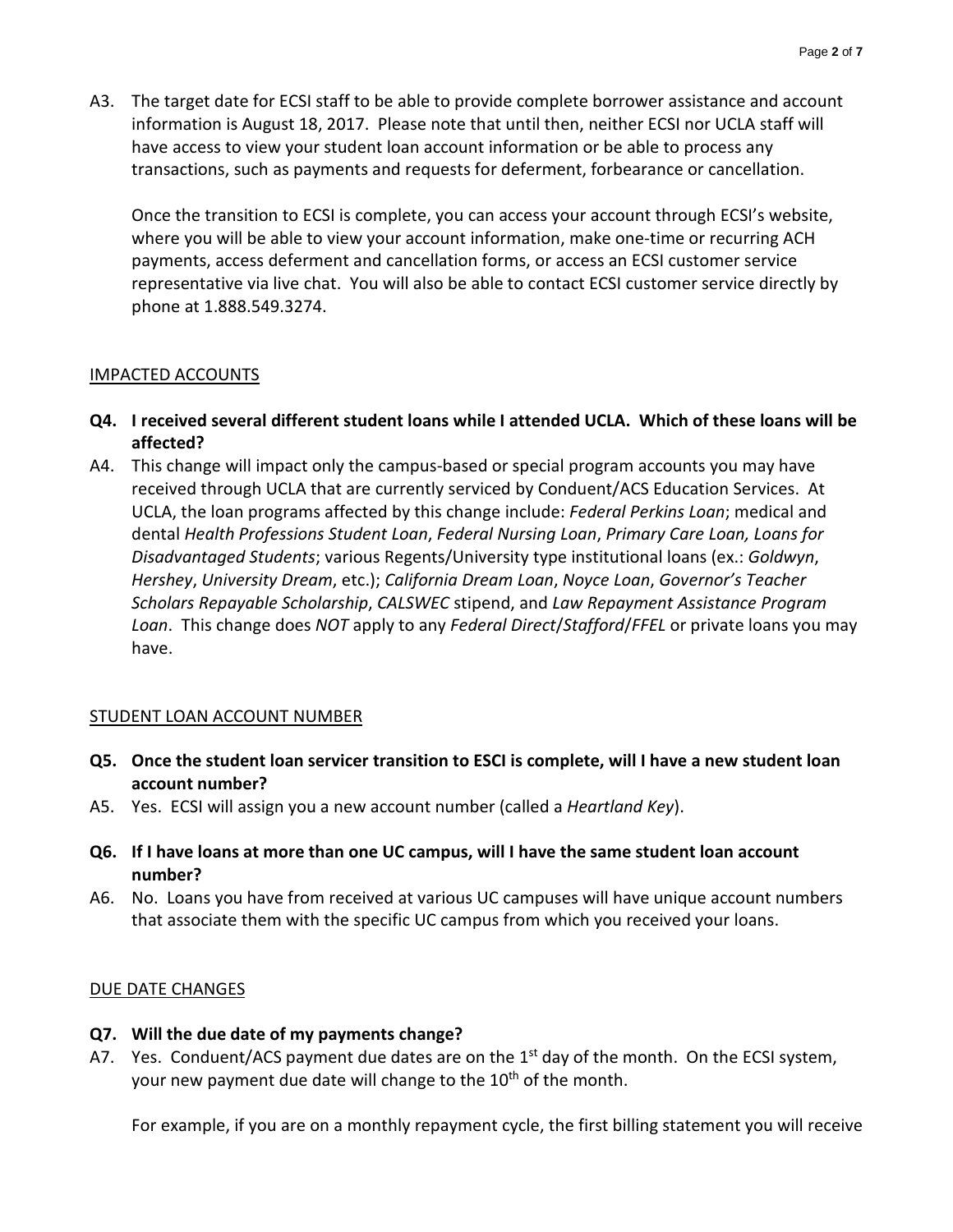from ECSI will be in August for your payment due September 10, 2017. If you are repaying on a quarterly frequency, your quarterly cycle will not change:

- If your quarterly repayment cycle is March, June, September, and December, the first billing statement you receive from ECSI will be in August for your payment due September 10, 2017.
- If your quarterly repayment cycle is January, April, July, and October, the first billing statement you receive from ECSI will be in September for your payment due October 10, 2017.
- If your quarterly repayment cycle is February, May, August, and November, the first billing statement you receive from ECSI will be in October for your payment due November 10, 2017.

# **Q8. Will I be able to access my loan account on-line after the transition to ECSI?**

- A8. Yes. Your ECSI billing statements will contain a *Heartland Key*. Your *Heartland Key* is a unique code giving you complete access to your loan account information. (You may also receive a separate communication with the key.) After you receive your *Heartland Key* from ECSI, you will need to register on the ECSI website to access your account information and take advantage of expanded payment options and electronic statements. To register, complete the following steps:
	- 1. Go to [https://heartland.ecsi.net](https://heartland.ecsi.net/)
	- 2. Click the red 'Register' button and create a profile
	- 3. Connect your account using your *Heartland Key* visible on your billing statement or other notification

## PAYMENTS

## **Q9. Where do I send my payments?**

A9. If you have received a billing statement from Conduent/ACS for a payment due now, please remit your payment as soon as possible to the address on your statement in order for your payment to be posted to your account on or before July 31, 2017. Payments received by Conduent/ACS after July 31, 2017 will be forwarded to ECSI for processing. After July  $31<sup>st</sup>$ , it is recommended that you mail payments with the Conduent/ACS coupon directly to ECSI at the following address:

# **Heartland ECSI P.O. Box 718 Wexford, PA 15090**

Please be advised that there may be a delay in processing checks sent to either Conduent/ACS or ECSI between August 1 and August 18, 2017.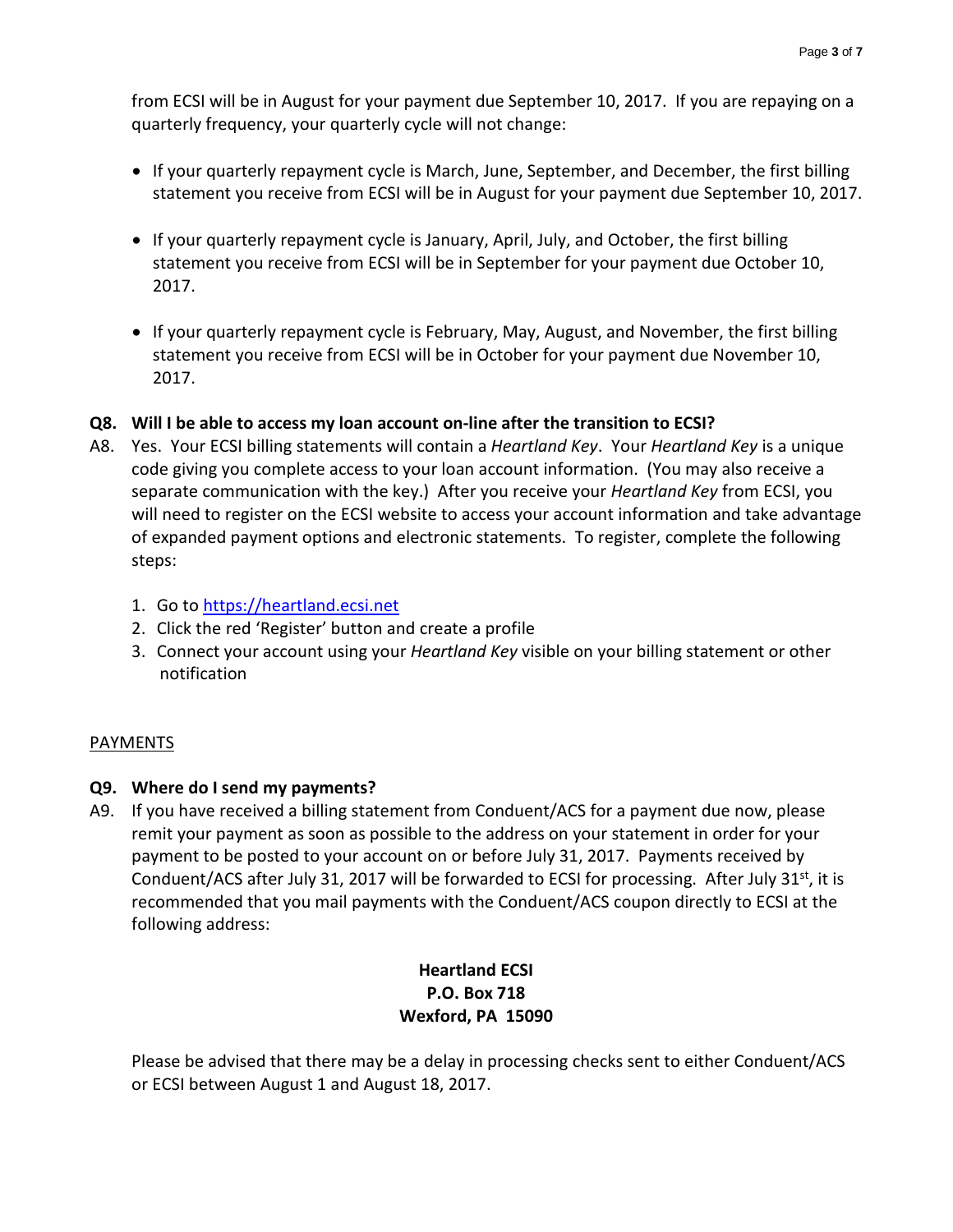If you have received a billing statement from ECSI for a payment due September 10, 2017 or after, or a delinquency notice from ECSI for a payment due August 1, 2017 and before, please remit payment to the address indicated in the ECSI billing statement.

- **Q10. What should I do if I know I have a payment due in August or September but did not receive a billing statement from either Conduent/ACS or ECSI?**
- A10. Generally, the failure to receive a billing statement does not absolve you from your obligation to pay on time. If you are not sure and need assistance reviewing your account, please contact UCLA Student Loan Services at 1.310.794.2812 between 9AM and 5PM weekdays to speak with a counselor about your concerns.

## **Q11. After the transition is complete, to what ECSI address should I send my payments?**

A11. You should begin sending your payments to the address printed on the ECSI billing statements you receive.

# LATE FEES

- **Q12. If my payment is not credited to my account by the due date and the posting delay is a result of this loan servicer transition, will my loan be subject to a late fee?**
- A12. To ensure that you are not penalized as a result of this transition, late fees will not be assessed for bills generated by ECSI during the months of August, September and October 2017. (Borrowers will still be responsible for paying any late fees assessed prior to August 1, 2017.)

## **Q13. If I'm late in making my payment, when will the late fee be assessed on my loan(s)?**

A13. Late fees will typically be assessed when your payment is 10 days late (or around the 20th of the month).

## **Q14. How much will the late fee be after October 2017?**

A14. For Federal Perkins Loans, the fee assessment remains at ten percent (10%) of the late installment amount. For example, on a \$120.00 payment, the late fee charged is \$12.00. For all other loans, the fee assessment amount can vary and is indicated in the terms of your loan promissory note.

#### CREDIT BUREAU REPORTING

- **Q15. If my payment is not credited to my account by the due date and the posting delay is a result of this loan servicer transition, will any negative credit information be reported to the credit bureaus?**
- A15. No. To ensure that you are not penalized as a result of this transition, all credit bureau reporting will be suspended for the months of August, September and October 2017. Your account status will begin being reported again to credit bureaus in November 2017.

#### RETURNED ITEM FEE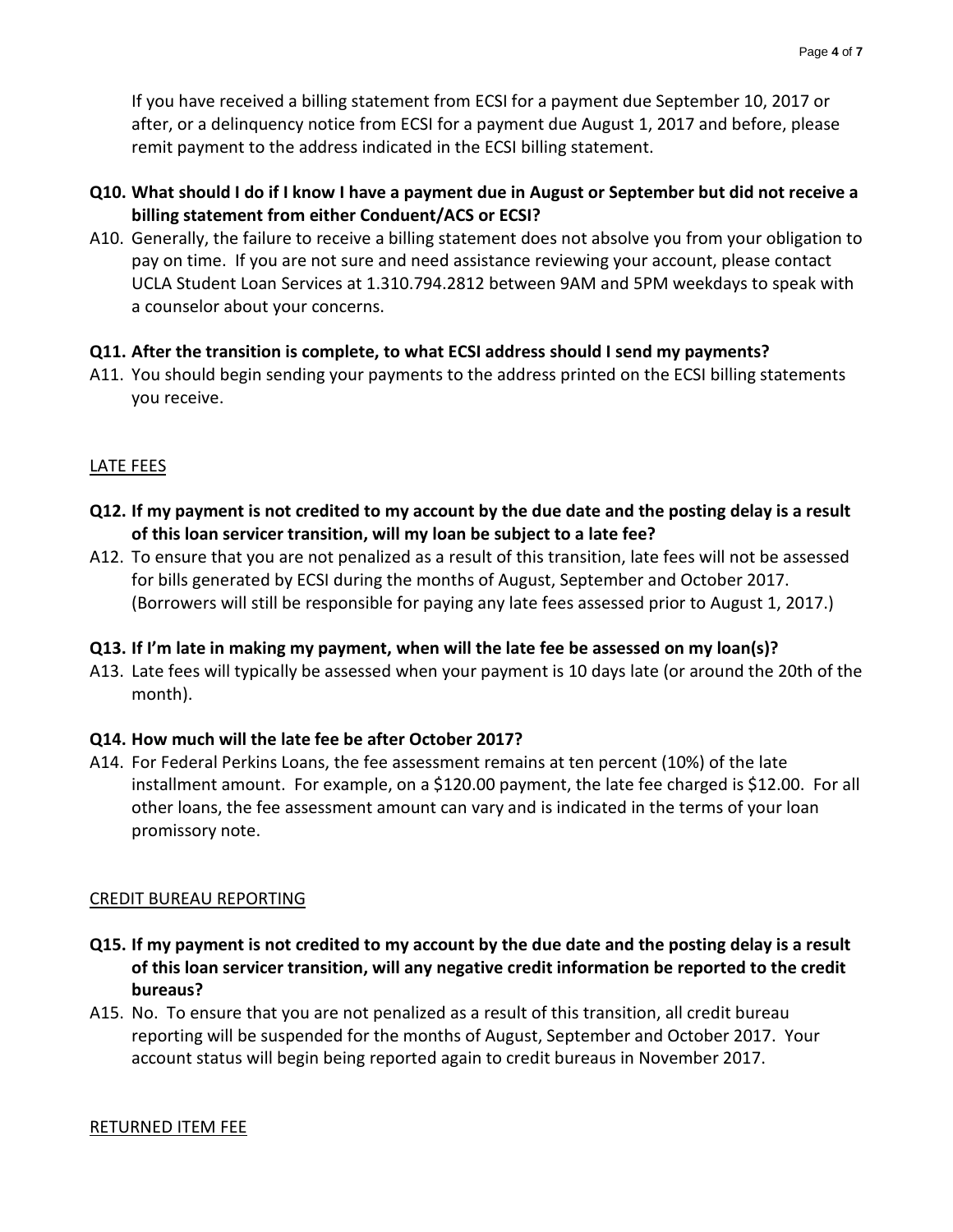- **Q16. What happens if my check or electronic payment 'bounces'? (For example, I don't have enough money in my bank account and my bank doesn't honor my electronic or check payment.)**
- A16. Effective August 1, 2017, ECSI will assess a return fee of \$15 per returned item. This fee will be assessed for both returned checks and any returned electronic payments. Additionally, a late fee on the installment due may be assessed if that payment is not remitted in a timely manner.
- **Q17. If I placed a 'stop payment' on my check because it was not negotiated in a timely manner, will I be subject to the return fee?**
- A17. The fee will be assessed regardless of the reason why your bank did not honor your check. You should be aware that checks sent to Conduent/ACS but not processed before July 31, 2017, or checks sent directly to ECSI during the transition, will not be processed until the transition completion date, which is expected to be on or around August 18, 2017.

# DEFERMENTS

- **Q18. If my loan is presently in a deferred status, will I need to complete another deferment form to cover the same period of time?**
- A18. All deferment information processed and applied to your loan by Conduent/ACS will be transferred to ECSI. Your deferment period should continue without interruption. However, if your loan was deferred in anticipation of a service cancellation, you will be required to submit a properly completed and certified *Cancellation Request Form* upon completing your service for the year.
- **Q19. If the period covered by the deferment processed by Conduent/ACS will expire in July, August or September, what should I do if I'm still eligible to receive a deferment?**
- A19. If your enrollment is at an institution that reports to the *National Student Clearinghouse* (**NSC**), ECSI will pick up your registrar's enrollment reporting for half-time enrollment and greater and post that deferment to your loan account. If you are requesting deferment for anything other than at least-half time student enrollment, you should complete a new deferment form, have it certified per the directions on the application, and send the signed and certified form to the following address:

# **Heartland ECSI P.O. Box 1278 Wexford, PA 15090**

Forms received after August 1, 2017, will not be processed until the transition is completed, which is expected to be on or around August 18, 2017.

It is always a good practice to access your account information online to review your deferment status. If you have questions or concerns about your deferment status and need assistance reviewing your account, please contact UCLA Student Loan Services at 1.310.794.2812 between 9AM and 5PM weekdays to speak with a counselor.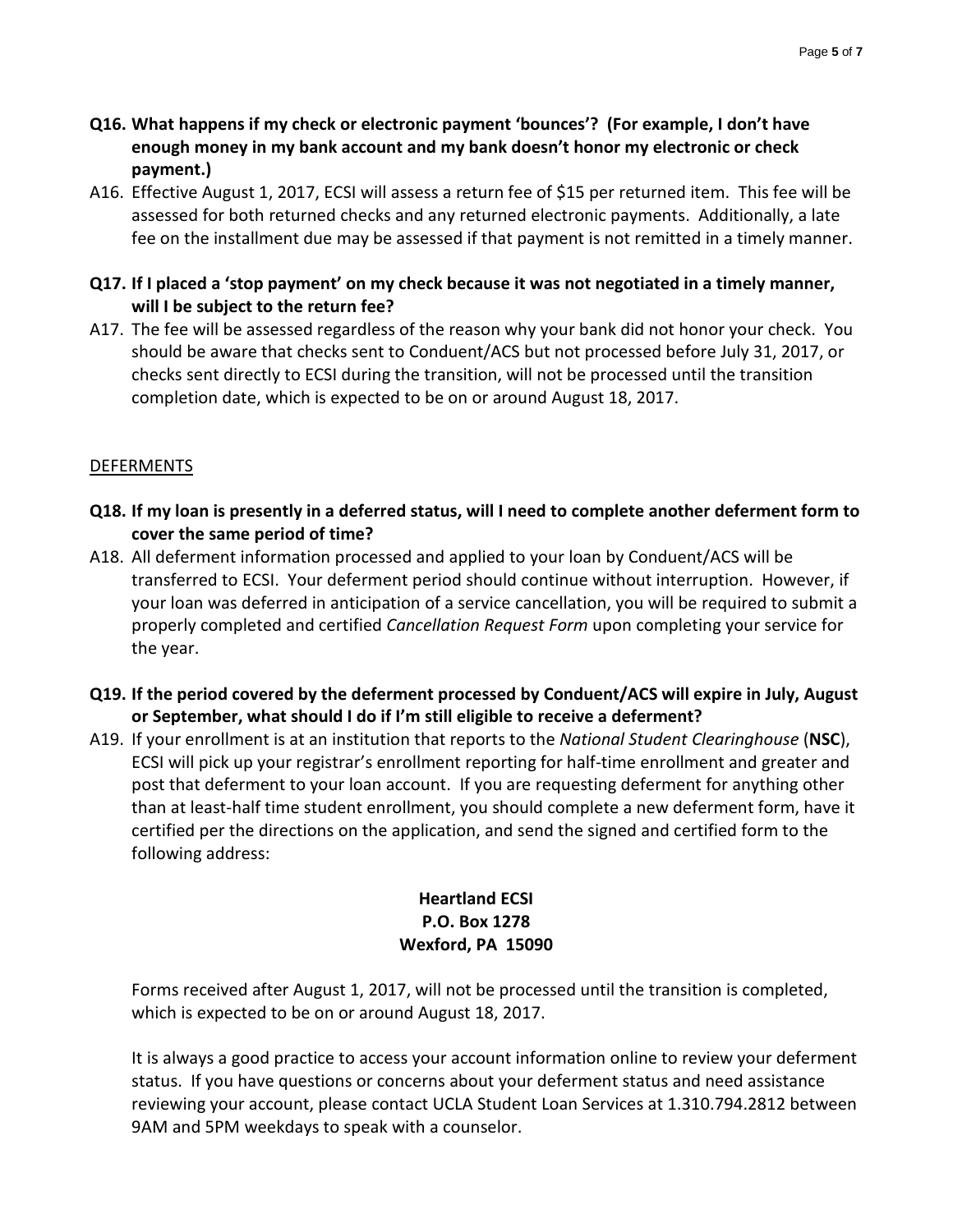To review deferment options and to download a deferment form from Conduent/ACS through July 31, 2017, please go to: **<https://www.acs-education.com/bac/CBSL/Deferments.html>**

#### CANCELLATIONS

#### **Q20. If I need to submit a Cancellation Request Form at this time, what do I do?**

A20. You should complete the Cancellation Request Form, have it certified per the directions on the form, and return the signed and certified form to Conduent/ACS before July 31, 2017. Forms received by Conduent/ACS after July 31, 2017 will be forwarded to ECSI for processing. After July 31, 2017, you should send your completed forms directly to ECSI at the following address:

# **Heartland ECSI P.O. Box 1278 Wexford, PA 15090**

Please note that forms received by ECSI directly or indirectly during the transition period will not be processed until the transition is completed, which is expected to be on or around August 18, 2017.

To download a cancellation form from Conduent/ACS through July 31, 2017, please go to:

**<https://www.acs-education.com/bac/CBSL/Cancellations.html>**

#### RECURRING PAYMENT (ACH)

- **Q21. If I'm currently making my payments on my University of California loan(s) via Conduent/ACS' Automatic Bill Payment (ABP), what will happen as a result of this transition?**
- A21. If you are currently enrolled in *Automatic Bill Payment* (ABP) through Conduent/ACS, this service will be terminated effective July 31, 2017. The last drafts to be made will be those for payments due in July 2017.
- **Q22. What is available if I want to continue or begin having my payments automatically deducted by ECSI from my bank account?**
- A22. ECSI offers an automatic payment service called *Recurring ACH Payment*. You will need to enroll for this service through the ECSI website. Instructions for enrollment will be sent to you in your first bill from ECSI.

#### **Q23. When and where can I enroll in Recurring ACH Payments with ECSI?**

A23. After you receive your first billing statement from Heartland ECSI, you will need to register on their website to access your account information and take advantage of expanded payment options and electronic statements. Your billing statement will contain your *Heartland Key*; a unique code giving you complete access to your loan account information. After you register